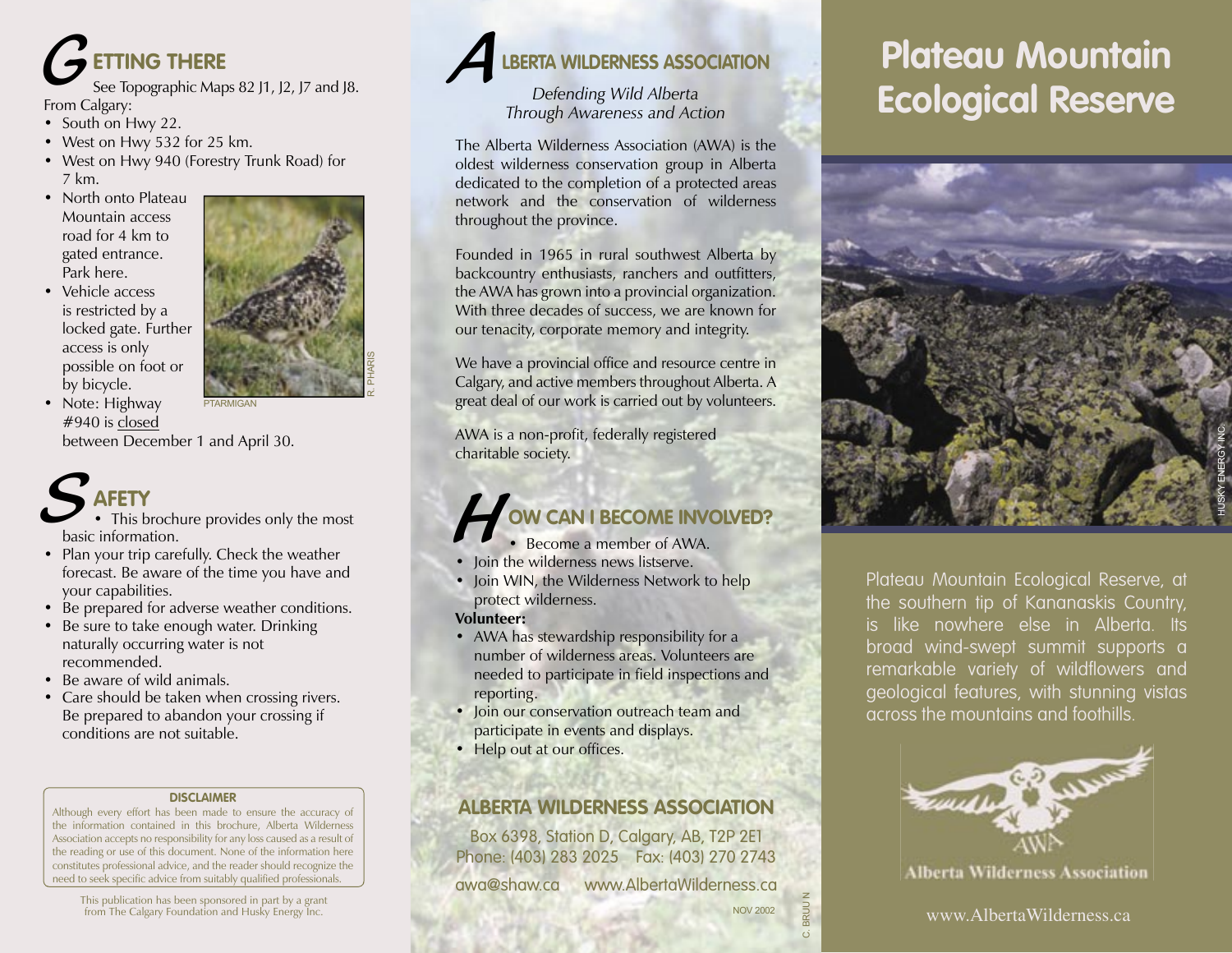*ILDERNESS IS* . . . Wilderness exists where large areas are characterized by the dominance of natural processes, the presence of the *full complement of plant and animal communities characterized by the dominance of natural processes, the presence of the full complement of plant and animal communities characteristic of the region, and the absence of hu Alberta Wilderness Association* 

Alberta has 6 natural regions **A**<br>Alberta has 6 natural regions<br>Alberta's protected areas are<br>Alberta's protected areas are<br>Plateau Mountain is locate

which are divided into 20 subregions.



"Wilderness sorts our cluttered minds and reconnects us with the part of ourselves that is stifled under the stresses of urban living."

Joyce Hildebrand

Alberta's protected areas are designed to protect the beauty and diversity of our natural landscapes. A complete protected areas network should represent

the full range of Alberta's natural diversity, including each region and subregion. Some natural regions (such as the Rocky Mountains) are currently well represented, but others (such as the



Foothills), remain under-represented.

There are many protected area designations, offering different levels of protection. They range from highly protected wilderness landscapes to intensive-use recreation areas.



RIVER BEAUTY

Plateau Mountain is located in the **Rocky Mountain** Natural Region, the most rugged in the province. This region is distinguished from the adjacent Foothills region by sharp, high peaks. Elevations rise from about 1000 m in major river valleys to 3700 m along the Continental Divide.

The Rocky Mountain Region contains three subregions: *Montane*, *Alpine* and *Subalpine*. Plateau Mountain includes parts of the Alpine and Subalpine Subregions:

- The **Alpine** Subregion includes vegetated areas and bare rock above tree line, and contains species characteristic of areas that were left free of ice during the last glaciation.
- The **Subalpine** Subregion is characterized by closed forests and lower elevations.

## P**ROTECTION STATUS**

Plateau Mountain was established as an **Ecological Reserve** in December 1991. Ecological Reserves are '*representative of special natural landscapes and features of the province, which are protected as examples of functioning ecosystems, as gene pools for research, and for education and heritage appreciation purposes.'*

Ecological Reserves provide limited opportunities for outdoor recreation and environmental tourism, where they are compatible with the protection objective.